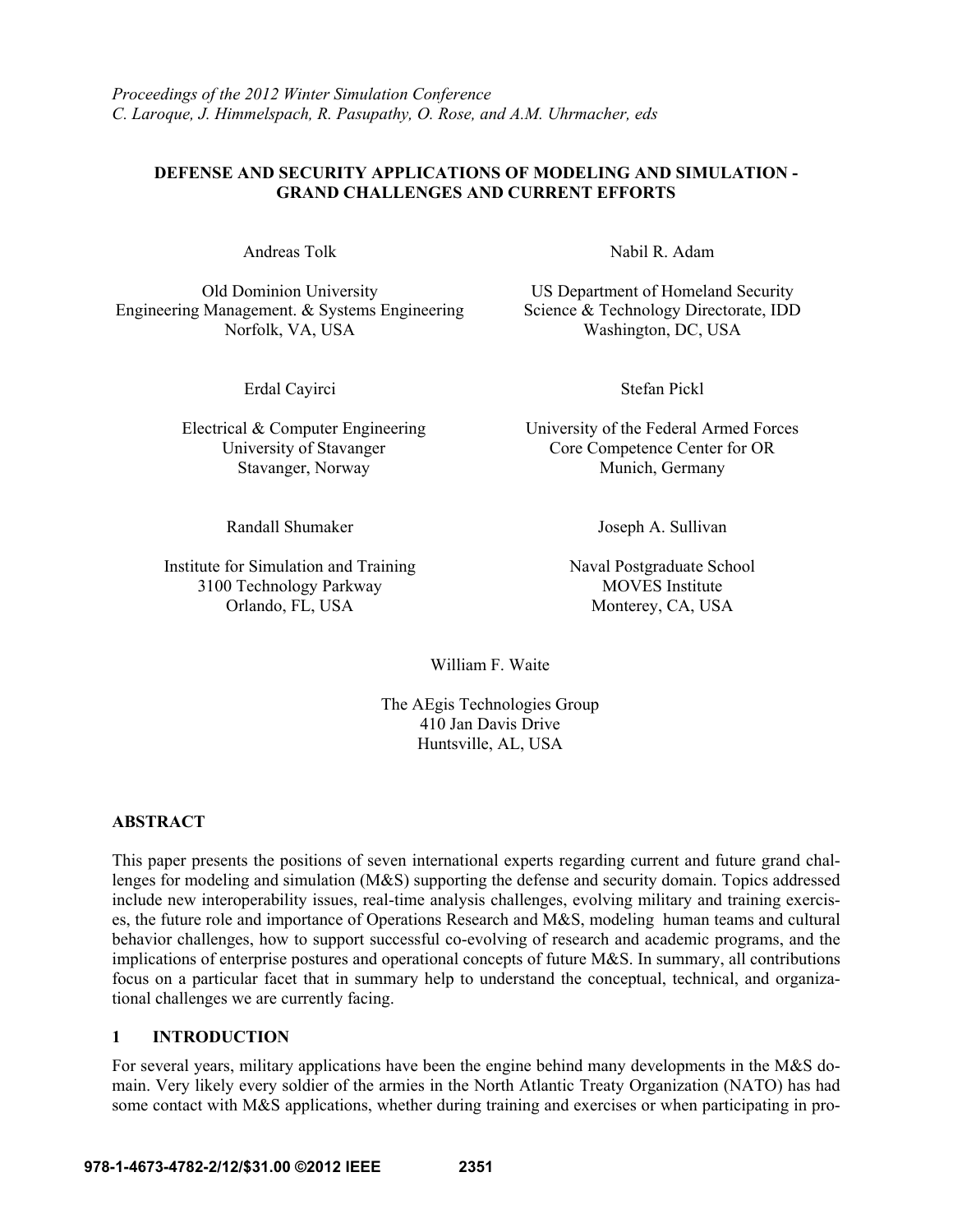curement projects or conduct operational analysis of various strategic, operational, or tactical options. NATO and the nations provided M&S supported training centers, such as the Joint Warfare Centre in Stavanger, Norway (Cayirci 2006). New supporting infrastructure ideas are discussed and new technologies are evaluated, such as captured by Cayirci et al. (2009). Textbooks are written capturing the knowledge for new engineers and scholars, such as Sabin (2012), Strickland (2011), Tolk (2012), and Washburn and Kress (2009). The topics of defense and security applications of M&S seems to be well covered and published. However, there are still important grand challenges open that require research.

The expert panel conducted during the Winter Simulation Conference 2012 brought experts from academia and industry together to highlight notable current efforts and to identify grand challenges for defense and security applications of M&S hoping to contribute to a research agenda supporting soldiers and decision makers.

#### **2 NEW INTEROPERABILITY CHALLENGES (TOLK)**

Without question, the application of M&S in the defense and security domain is a success story. Starting with individual simulators to train soldiers using their weapons and weapon systems effectively only some decades ago, we are looking a training support in which the borders between real systems with real people (live simulation), simulated systems with real people (virtual simulation), and simulated systems with simulated people (constructive simulation) no longer exist. The Live Virtual Constructive Architecture Roadmap (LVCAR) Final Report (Henninger et al. 2008) defines ways to integrate various approaches and paradigms into a common architecture supporting soldiers, in particular, for training. Both international simulation interoperability standards, the Distributed Interactive Simulation (DIS) protocol (IEEE 1278) as well as the High Level Architecture (IEEE 1516) were predominantly driven by the need of military applications to interoperate, and both of them are part of the Live-Virtual-Constructive Architecture Roadmap (LVCAR) efforts (Loper and Cutts 2008).

 So why do we need to think about interoperability and new solutions? The reason is that the philosophical foundations for the current solutions are deeply rooted in the success stories of the past, and we do not like to look for alternatives when we have a working solution at hand. But what exactly are the success stories?

One can make the case that the board games like Go, Chaturanga, and Chess were used to teach the nobles and rulers the tenets of combat (Loper and Turnitsa 2012). Certain gaming blocks represent certain capabilities and values. These block are moved around on the board, representing the environment of the games. With a focus on training officers, these blocks later represented the typical components of warfare – infantry, cavalry, and artillery – and the board was replaced by maps. The philosophy was that blocks were moved around on the map until they were in reach of a well-defined action against the opponent, or they moved away from the opponent to avoid such actions. However, the philosophy was determined by moving blocks between cells on the board, following a set of rules. All these were shared between the players, and there was little room for interpretation.

Things changed technically, but not conceptually with the introduction of computers replacing the game blocks and boards. Initiated in 1983 by the Defense Advanced Research Projects Agency, the SIMulator NETworking (SIMNET) project was the first effort exploiting the new developments in computer communications and network technology for simulation. The project emphasized tactical team performance by bringing together armor, mechanized infantry, helicopters, artillery, communications, and logistics. All these simulation systems shared a common battle space. They moved around in this battle space, saw the other systems in this space, and were able to shoot at each other. The interactions were mainly driven by Newtonian physics. There was a common understanding underlying all models, cause and effect were well understood. IEEE 1278 standardized these ideas and is still successfully applied. Many simulation engineers prefer these standard to alternatives, as it is intuitively clear to them that a group of simulators (blocks) were moved around in the common battle space (board) and could interact with each other using well defined protocol data units (rules).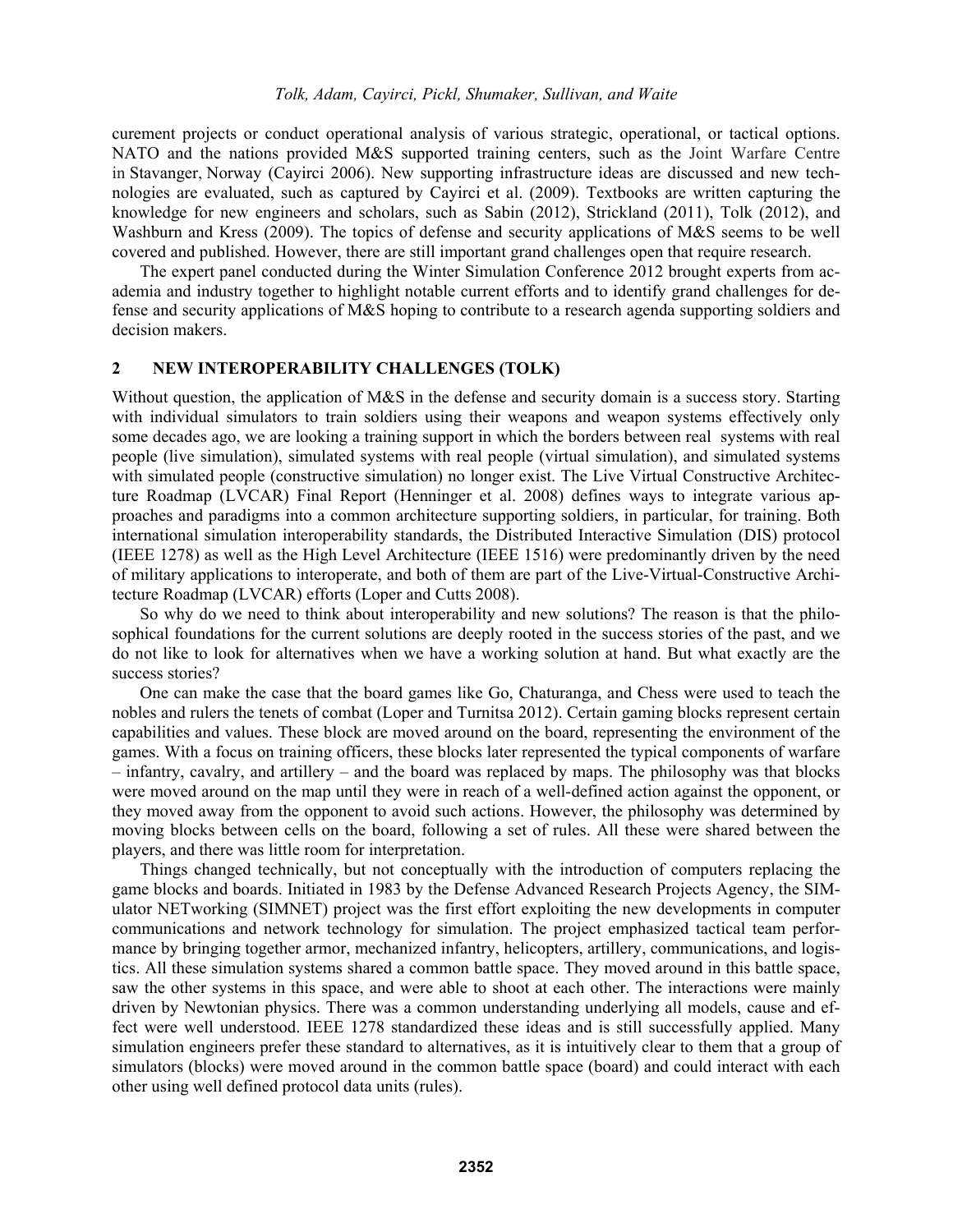IEEE 1516 tried to introduce more flexibility by allowing users to define their objects to be changed within the federation, using the standardized Object Model Template to define Federation Object Models (FOMs). The Runtime Infrastructure also introduced a number of new services for better synchronization and efficient distribution of shared data. What is interesting, however, is that the commonly used federations are using FOMs that are mainly derived from the Real-time Platform Reference FOM (RPR-FOM), which was standardized to mimic IEEE 1278 in IEEE 1516 environments. In other words: we use another standard continuing to support the idea of one common virtual world in which distributed entities follow common rules. As stated in Tolk et al. (2011), the mental model behind all these developments remained the idea of one shared virtual battle space that was populated by individual independent aggregates and/or platforms that interact with each other. This paradigm works well for physical interactions in a world governed by Newtonian physics, but it falls short for socio-psychological models.

While traditional physical models that model the same effect can use scientific experiments as the common real world referent – and as in Newtonian physics effects are deterministic and well defined –, socio-psychological models are based on theories and models that may contradict each other. Davis summarizes his research in (Tolk et al. 2010, p. 914) as follows: *"However, the literature is fragmented along boundaries between academic disciplines, between basic and applied research, and between qualitative and quantitative research. … Realistically, the research base is not mature enough to support a coherent expression of the body of knowledge. The uncertainties and disagreements are profound, on both subjectarea facts and even the nature of evidence and the appropriateness of different methodologies. Those hoping to find a nicely compiled body of knowledge that can be used to write computer models will be disappointed. Further, they will often find that there are multiple competing "theories." And, even if a particular "theory" is chosen, it will be found upon inspection to involve numerous variants and uncertainties.*" In other words, a new paradigm is needed that allows to express multiple facets to evaluate a problem. The idea introduced by Yilmaz et al. (2007) to use multimodels in parallel to look at alternative developments may provide a way. Like in weather forecasts, where multiple models are used in parallel to predict the future path of a hurricane, and all paths are then displayed on a common map to compare the various results, HSCB models may use the work described by Morse and Schloman (2011) to identify the common concepts that can be displayed as the agreed common map to display the results of such sociopsychological models. This grand challenge is not technical. The computational know-how is available. What needs to be changed is the underlying philosophical foundation, the way we think about using M&S to represent what we know about a problem. We need to move from traditional positivism, as represented by Newtonian physics, towards modernity and post-modernity approaches. Without embracing these new approaches, military M&S applications in support of HSCB modeling will not be successful.

#### **3 REAL-TIME ANALYSIS CHALLENGES (ADAM)**

Real-time analysis during incidents provides complex, adaptive systems analysis that support strategic and operational level planners at the department of homeland security and the defense communities. Consider, for example, an earthquake event in the New Madrid Seismic Zone with hundreds to thousands of people who are part of the field assessment, response, and recovery process, distributed across several counties and states. There is a need for these people to be able to collect information efficiently and intuitively, rapidly communicate it to national analytic centers, and to receive information that provides them with "investigative leads" about new hazards, infrastructure service disruptions, etc. predicted by complex modeling and analyses that have been rapidly returned to them while they are still in the field. This helps to control the consequences and focus resources after the earthquake.

Collection and management of real-time information from the field poses different challenges to different groups of stakeholders. Decision-makers must coordinate the "best possible response" to an emerging situation given current data and analysis results. Subject matter experts must filter a stream of noisy, incomplete data to pick out the consequential nuggets and identify relevant historical precedents.

Analysts need to identify effects of new real-time field information on an analysis begun already, projecting effects of new information, with updates from the field on simulation outcomes, and integrate real-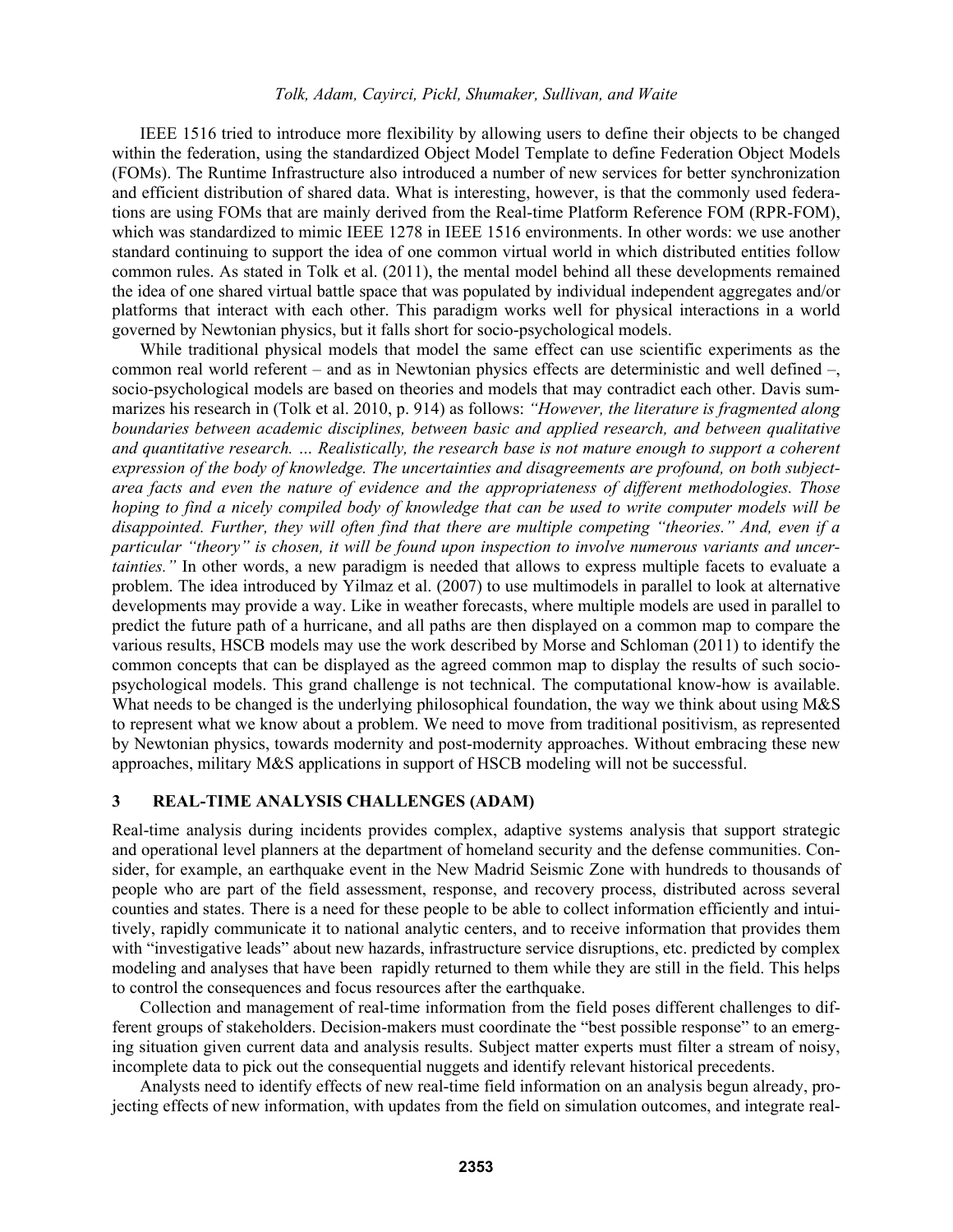time information to support simplification of models to allow dynamic reprioritization. Furthermore, analysts need to quantify the errors and uncertainty that can arise when combining real-time data streams with models based on historical data or analytic abstractions. Finally, field teams must both collect data and act on analysis results without adversely affecting other ongoing tasks. Real-time field information could be made available to the simulation system via multitude of devices (e.g., cell phones) and modalities such as text, audio, video, and images. This large diversity of real-time information needs to be processed in a unified manner.

As an illustrating example, consider the Complex Event Modeling, Simulation, and Analysis (CEMSA) system sponsored by the Science and Technology Directorate at the U.S. Department of Homeland Security (DHS) and developed by the Lockheed Martin Space Systems Company (Mehrotra 2012). CEMSA aims to develop and deploy a system which enables an analyst to rapidly integrate data, models and experts in order to arrive at credible consequences of multiple interacting complex disruptions to critical infrastructure and key resources. CEMSA is a net-centric and enterprise-wide system based on an open service oriented architecture and industry standards, such as provided by the Open Geospatial Consortium (OGC), e.g. their Keyhole Markup Language, Web Processing Service, Web Mapping Service, and Web Feature Service, and the World Wide Web Consortium (W3C), e.g. their Web Service Description Language. It reduces turnaround time, reduces costs, provides organic capabilities for risk analysis, enhances interoperability, and enables DHS to access and leverage the best available models within government, other agencies, partner universities, and industry.



Figure 1: The Complex Event Modeling, Simulation, and Analysis (CEMSA)

As shown in Figure 1, CEMSA provides the following capabilities:

a. *Planning Engine*. Its functionalities include: i) making use of underlying business process as represented by the Functional Area Analysis (FAA) as well as the model ontology and DHS infra-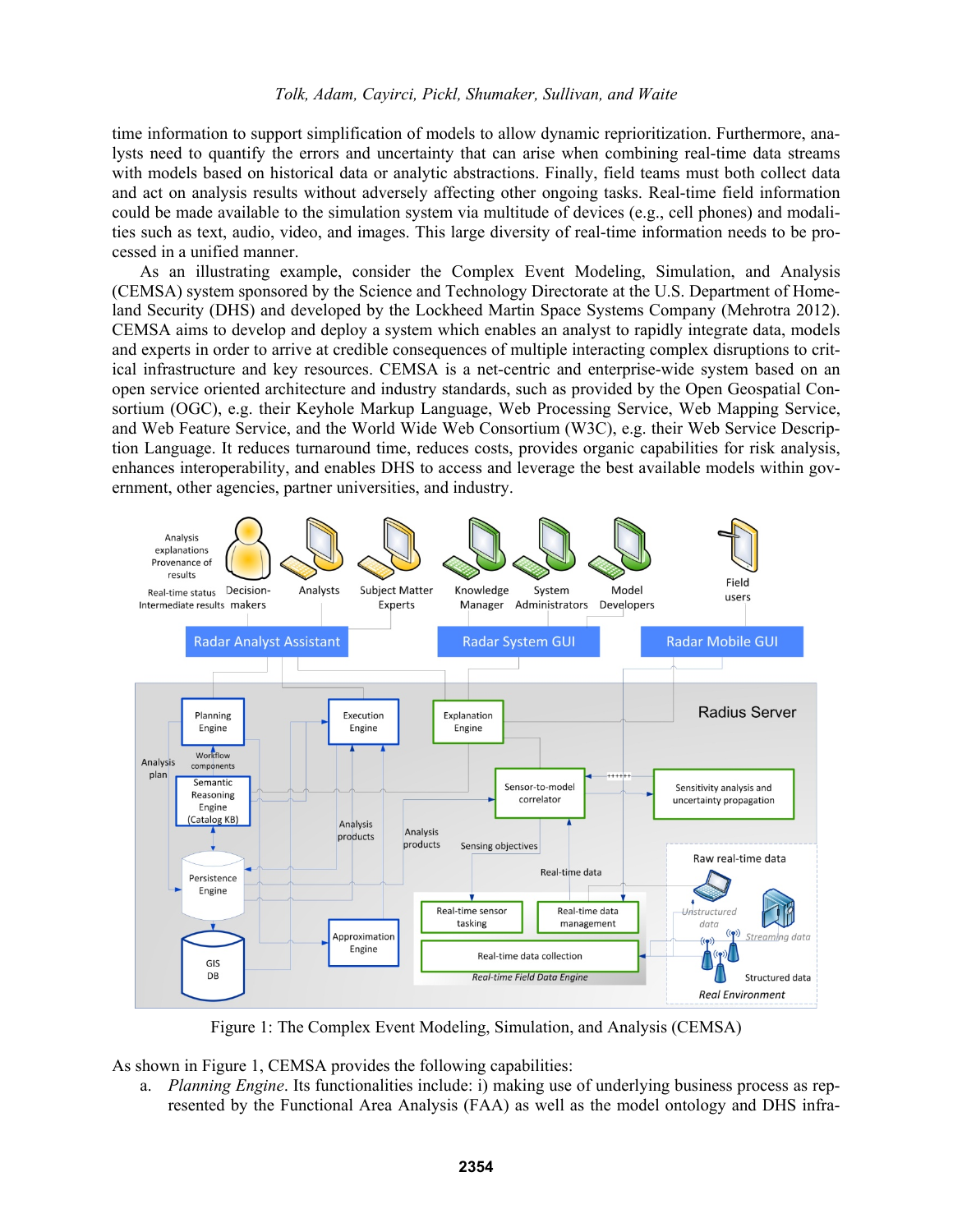structure Data Taxonomy; ii) selecting and composes appropriate models that satisfy such constraints as time, and fidelity; iii) invoking the approximation engine (see below) in the event the time constraint cannot be met; and iv) providing the analyst the capability to modify the model composition and replace selected models with others as he/she sees fit. CEMSA enables the user to modify the plan at any point in the process. This allows the user to have visibility and control of the system, and not have to deal with a static automated system.

- b. *Approximation Engine.* It works in concert with the planning engine by applying statistical analysis to similar previous studies, captured in a knowledge base, to provide a rapid approximate answer.
- c. *Semantic reasoning Engine.* It provides a knowledge base capturing previous studies, models, simulations and datasets. Each element is categorized using ontologies derived from DHS standards including the DHS Infrastructure Data Taxonomy (IDT).
- d. *Explanation Engine*. It enables analysts to trace results to individual model and it associated inputs and outputs as well as provides error bounds for final results as a function of error bounds of each individual model.
- e. *Model Ingestion Engine*. It allows CEMSA to maintain an open and flexible architecture that can be curtailed to the user's needs by having the ability to ingest models as needed. The primary requirement for adding models is that they contain an API so they can be wrapped as a service and ingested through the CEMSA service development kit (SDK).

Furthermore, CEMSA delivers real-time data capture and management, and quantifies the errors and uncertainty that can arise when combining real-time data streams with models based on historical data or analytic abstractions. CEMSA delivers five innovative capabilities that enable analysts and decision makers to understand and manage the results of CEMSA tools. The explanation interface supports real-time decision-making by tracing where new data caused a workflow to diverge from previous results. The execution monitoring interface presents the effects of new data on an analysis that has begun already. The multiple hypothesis representation and reasoning engine projects the effects of new data on workflow outcomes, and real-time data collection and management components populate that representation with updates from the field.

To address some of the challenges described above, the CEMSA's Real Time Data Collection module (RTDC) uses the following key insights to collect and process data from diverse sensors:

- Design of powerful higher level sensor and sensor resource abstractions that can hide sensor heterogeneities and diversity of platforms.
- Design of abstractions to simplify bindings between sensors and sensor data processing algorithms
- Design of mechanisms to mediate application needs with resource constraints of devices and networks
- Developing an implementation based on established standards and formats to the extent possible to support interoperability.

In the design of the RTDC module, CEMSA leverages both concepts and implementation code from the SATWARE semantic middleware for building sensor-based applications developed at UCI.

# **4 MILITARY TRAINING AND EXERCISES (CAYIRCI)**

Although military training and exercises are the most advanced fields of application for military modeling and simulation and there are very powerful military live, virtual and constructive simulation systems, the M&S usage in the field is not yet mature enough. Agreements on terminology have not been reached, which creates confusion and frustration among both technical experts and operational staff. Moreover, procedures and methodologies which utilize M&S especially in military exercises are not optimal. Therefore, in this section, we clarify several terms and concepts often misperceived by the practitioners of the field.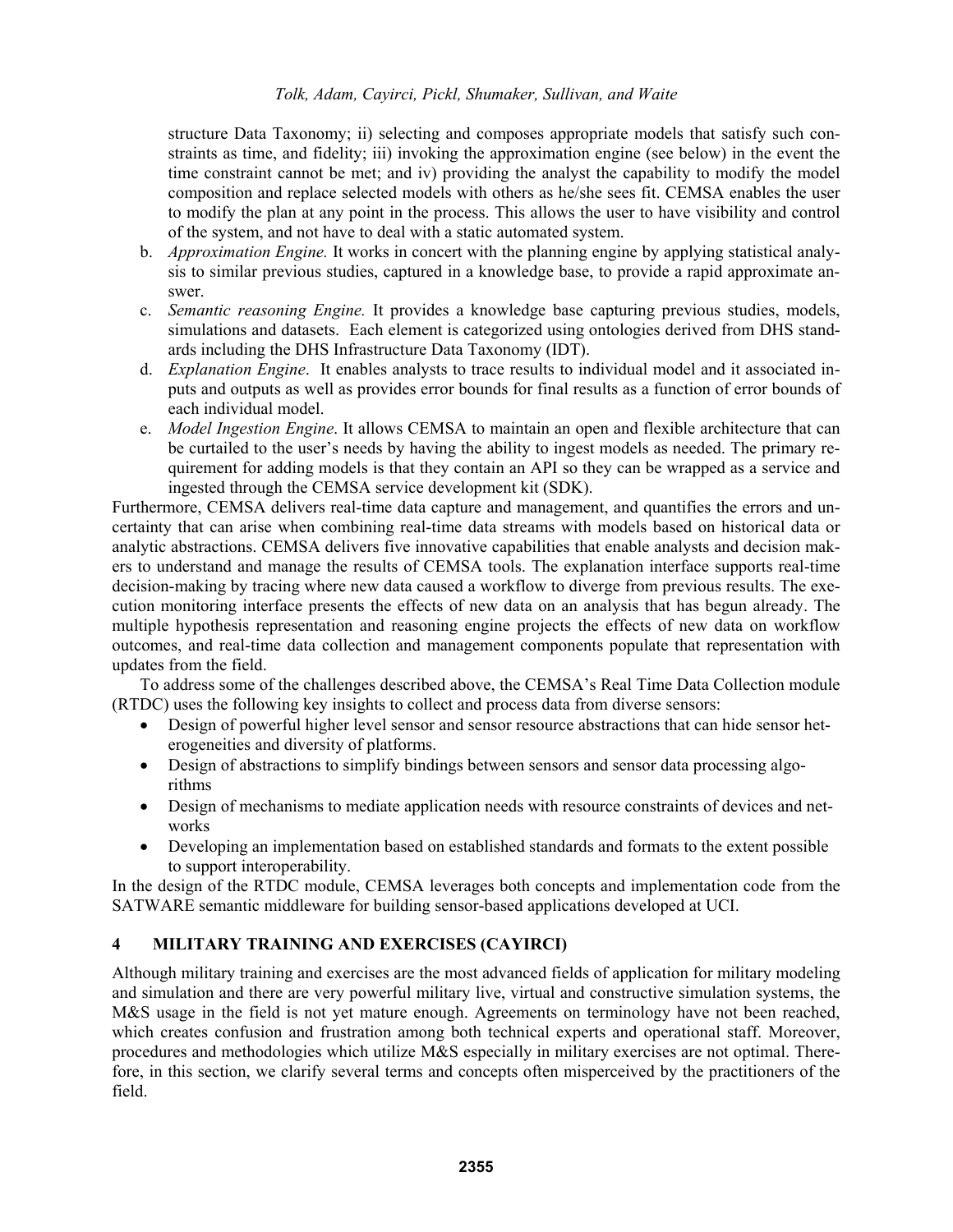## **4.1 Computer-assisted (CAX) Versus Synthetic Exercises**

Computer assistance to an exercise is not limited to M&S. CAX support tools are used for two main purposes (Cayirci and Marincic. 2009), namely to *immerse the training audience into a realistic situation* so that they can train as they fight and to *assist the exercise planner(s) and exercise controller(s) in steering an exercise* towards the exercise and training objectives (ETO).

For the first purpose M&S tools and mediation-ware between the M&S tools and command and control (C2) systems are used. For the second purpose there are available exercise planning, exercise management, experiment design, and after action review (AAR) tools. An exercise that uses any set of these tools can be called as a CAX even if the set does not include M&S. Therefore, a CAX is not essentially a synthetic exercise (SYNEX). CAX does not have to be a command post exercise (CPX) either. A field training exercise (FTX) can also be conducted as a CAX.

## **4.2 Distributed Exercises Versus Distributed Simulation**

Distributed exercises and distributed simulation are two separate concepts. It is not essential to support a distributed exercise with distributed simulation. In reality most distributed exercises are supported by centralized simulation systems. In a distributed exercise, the components of the exercise (i.e., parts of the training audience and exercise control structure) are deployed in remote locations. In a distributed simulation, parts of the simulation are run as separate processes. Therefore, a distributed exercise can be supported by a centralized simulation or a centralized exercise can be supported by a distributed simulation.

## **4.3 High Resolution Versus Tactical and Highly Aggregated Versus Operational Constructive Simulation Systems**

High resolution simulations are entity level simulations where singular military objects, e.g. soldiers, tanks, aircrafts, are the primary objects represented in the simulation. The resolution of terrain data is high sometimes as specific as the plans of individual buildings. However, the simulated terrain is often limited (i.e., between 200 km  $\times$  200 km and 2000 km  $\times$  2000 km). High resolution simulations are better suited for the tactical level. However, they are not only for tactical level simulation. They provide higher resolution that may be required also for operational and higher level purposes. Therefore, high resolution simulation systems should not be called tactical simulations. Highly aggregated simulations are aggregate level simulations where collections of military assets, i.e., units, are the primary objects represented. They use lower resolution terrain data but they can simulate areas as large as continents. Similar to high resolution simulations, there is a tendency to call highly aggregated simulations operational level simulations, which is not correct. Aggregate level simulations may be very useful also for tactical purposes.

# **4.4 Multi-level Exercise Versus Multi-Resolution Simulation**

Similar to the difference between distributed exercises and distributed simulation, there is a difference between multi-level exercises and multi-resolution exercises (Cayirci,2009). In a multi-level exercises, the training audience represents multiple levels of command hierarchy. This does not mean that simulation systems with multiple resolutions are required. On the other hand, to support a CAX with a single level training audience, multiple resolution simulations may be required. For example, to support a joint personnel recovery incident a high resolution simulation system may be required, although the training audience is at the joint force command level and a highly aggregated simulation system is used to support the overall exercise.

# **4.5 Live Exercise Versus Live Simulation**

Live simulation refers to a simulation that involves real people operating real systems. For example, two pilots can be trained by using real aircraft in the air. In this case the aircraft and the pilots are real but the interactions between the aircraft are simulated and the simulation decides how effective the pilots and the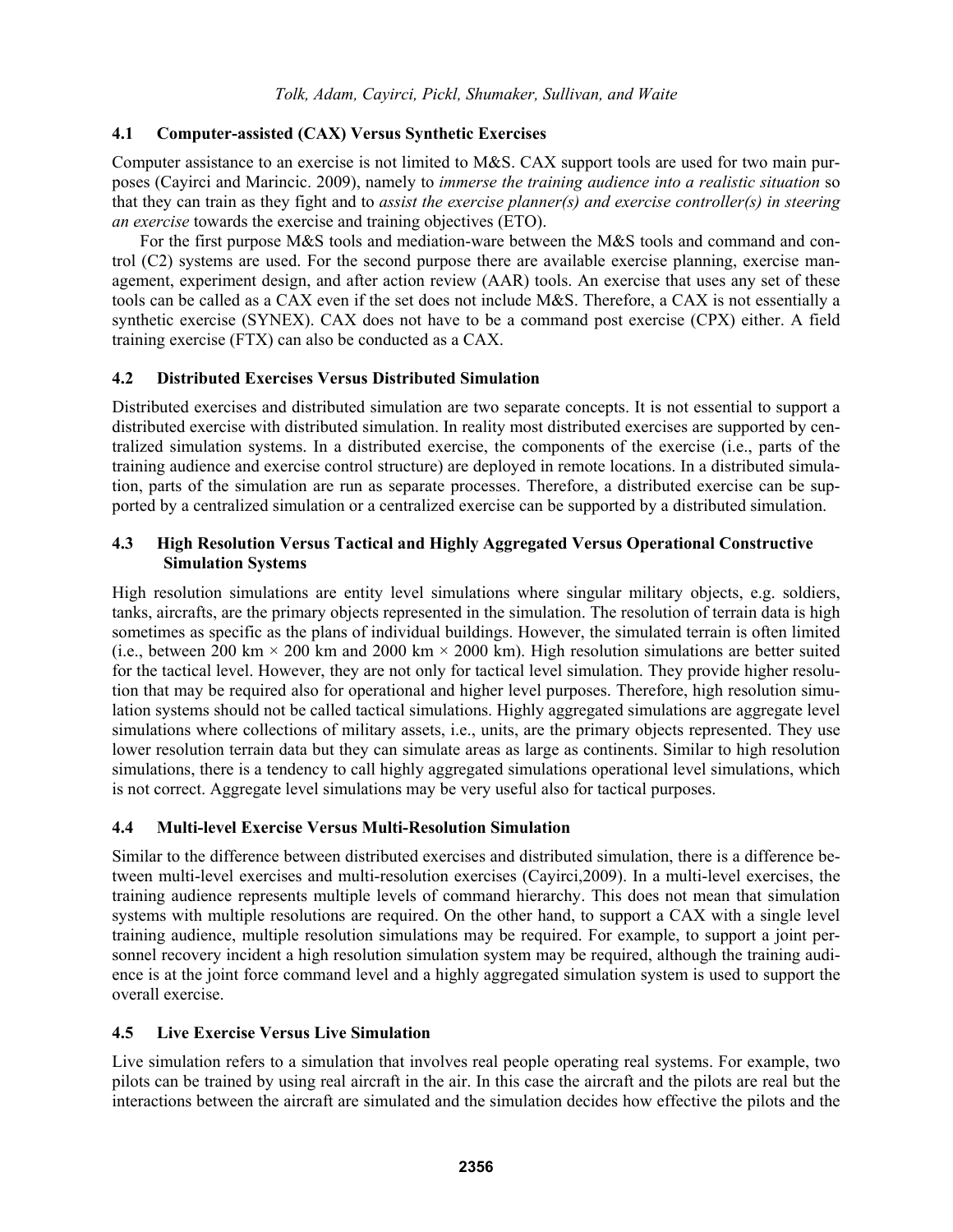aircraft act against each other. Similarly, all the weapon systems can be equipped with emitters, and all the equipment and personnel can be equipped with sensors. If the weapons are aimed and fired correctly, the emission by the emitters can be sensed by the sensors, which indicate a hit and/or a kill based on some stochastic processes. The definition of live simulations cause a debate about the scope of live simulations. In live simulations the interactions between the real systems and people are simulated, as explained above. Many experts believe that when a command and control center joins an exercise by using real C2 devices connected to a synthetic environment, it is also called a live simulation because C2 devices and the people using them are real. Although some experts do not agree, we concur with this interpretation. Live simulations are also often mixed with live exercises. In essence a live exercise is a live simulation although it is not a computer simulation. However, the usage of live simulations are not limited to live exercises. In reality a live exercise can also be supported by a constructive simulation system, and a command post exercise can be supported by a live simulation. For example, while one of the platoons is in the field running a live exercise, the other platoons of the company can be simulated in a constructive simulation system. Similarly, live simulation systems, like real command centers, can be used in a CAX.

## **4.6 Main Event/Incident List (MEL/MIL) Versus Simulation-Driven CAX**

Contrary to the common belief, when there is a MEL/MIL, there is still a need for simulation, and there should not be a tradeoff between a MEL/MIL and a simulation. A good MEL/MIL is always needed to ensure that the exercise flows towards the ETO. However, the content of the MEL/MIL, the dynamic management of MEL/MIL and the synchronization of MEL/MIL with the simulation are very important:

- MEL/MIL should not script the decisions of the training audience (TA) or hinder the decision and planning processes of the TA.
- MEL/MIL should not script the results of the decisions taken by the TA.
- MEL/MIL should not be fixed and need to be dynamically maintained based on the performance of the TA and the ETO throughout the execution stage of an exercise.
- Situations can be created in simulations by only controlling situational forces. This suffices to synchronize simulation with MEL/MIL. However, the movement of situational forces should also be realistic.

# **5 FUTURE ROLE AND IMPORTANCE OF OPERATIONS RESEARCH (OR) AND MODELING AND SIMULATION (PICKL)**

In a world, where interconnectedness, delimitation, complexity, dynamics and uncertainty play an ever increasing role, decision making has become ever more challenging and requires a *reflected analysis of the situation*. OR/M&S is sometimes defined as the "Science of Making Better" and delivers analysis through *qualitative and quantitative* methods to support decision makers.

### **5.1 Integration of Soft OR and Hard OR into an Holistic Approach**

The methods' bandwidth of Operations Research has changed over the last 70 years. Initially it used only quantitative methods and was strongly mathematical. Over the years the understanding of complexity grew and it became obvious that complex decision problems can rarely be solved with mathematical equations. Hence OR changed to address reality. Nowadays in addition to traditional hard OR, there are soft OR methods which capture and describe decision problems qualitatively, i.e. Influence Graphs, SODA (Strategic Options Development and Analysis), Scenario Building/Planning, AHP (Analytical Hierarchy Process), Delphi, SWOT (Strengths, Weaknesses/Limitations, Opportunities, and Threats) analysis.

# **5.2 CIMIC and Humanitarian Logistics**

The application areas and opportunities extend over all business areas and most sciences, i.e. economics makes heavy use of OR methods like optimization. Logistics without OR support to improve efficiency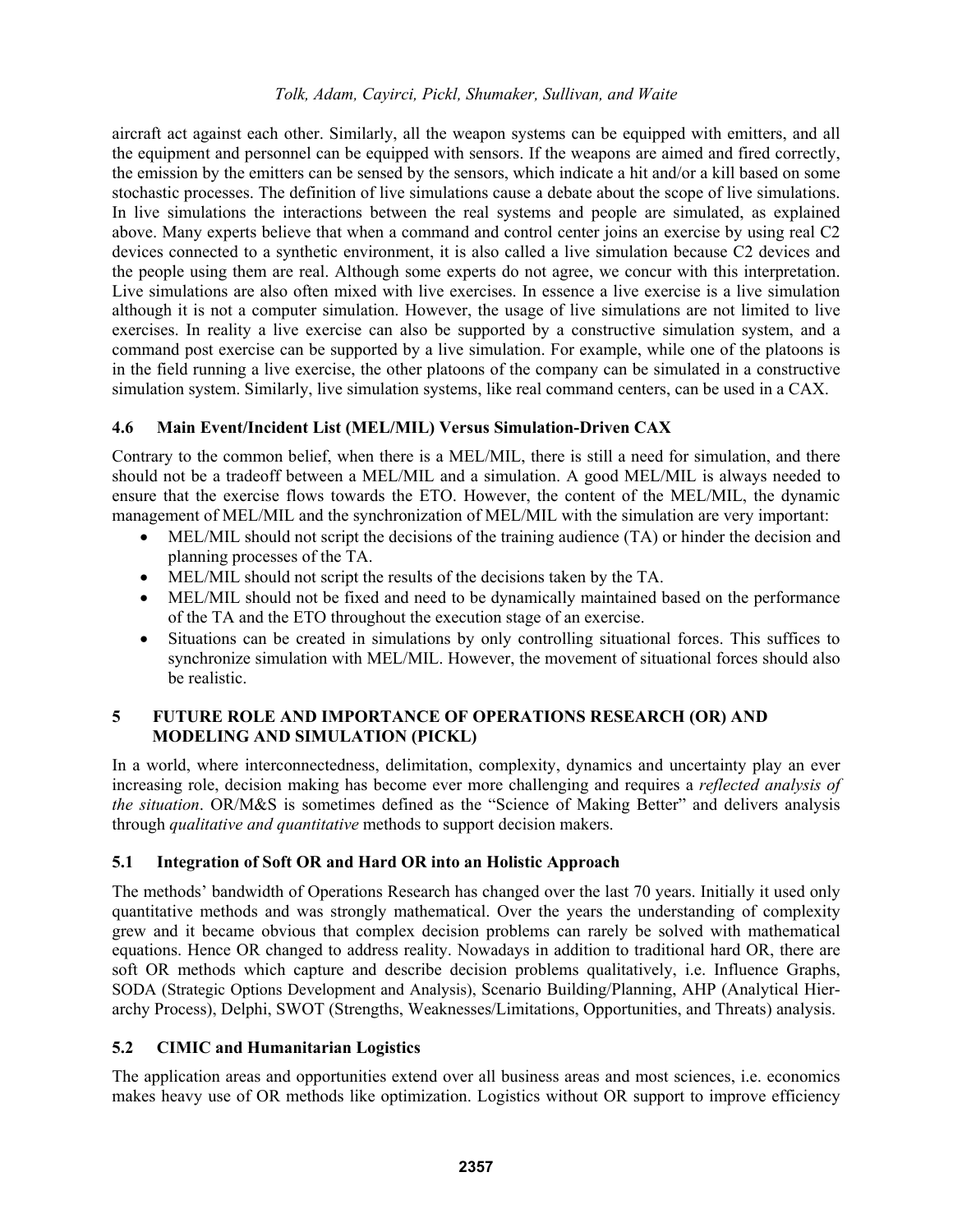seems to be bound to failure. Military decision makers increasingly use newer OR and simulation techniques methods as well. Last but not least, the new field of Humanitarian Logistics and CIMIC is based on soft and hard OR methods. Modeling and Simulation as part of OR together with modern information technology and high computational resources enables decision support in the very early phases by discovering problem areas that even analysts cannot always envision. The method Data Farming, for example, searches problem areas and supports decision makers delivering insights instead of numbers (Kleijnen et al. 2005). Often it is vital for decision makers to understand the different dimensions of a problem to make sound and robust decisions. Fuzzy data mining techniques belong to data farming as well as experimental design and modern soft computing approaches (like evolutionary algorithms).

# **5.3 Strategic Planning and IT-based Decision Support**

Strategic planning requires a reflected understanding of setting the right goals and being aware of changing circumstances. OR supports defining goals and setting up controlling systems over-watching decisive parameters. Unexpected future events and developments can impair the implementation of previously formulated goals and plans or even make it impossible. If possible new developments should be considered beforehand and existing plans can be reviewed and modified when necessary. Hence, OR/M&S offers a whole methodological toolbox for decision makers from the level of strategic planning to operational business decisions. "Operations Research" is more than mathematical programming or statistical analysis; isolated "Modeling and Simulation" approaches with a single focus of training and visualisation have their limitations.

## **5.4 IRIS Integrated Reachback Information System – OR Cells and Adaptive CD&E**

A holistic decision support procedure supports the flexible coordination between multiple disciplines and responsibilities (for example within the creation of OR cells and CD&E processes). Therefore OR/M&S is central in the area of IT-supported process optimization as well as issues regarding decision and game theory/strategic planning, particularly with a view to the background of international military experiments and service-orientated "reachback" conceptions. The so-called IRIS (Integrated Reachback Information System) approach focuses on the development of a technical platform that seeks to support the effective and efficient application and integration of soft and hard OR techniques within a distributed decision environment. Among others, Loechel et al. (2012) emphasize that holistic "Operations Research" approaches are the basis for an efficient and intelligent decision making process especially for military decision makers and operation analysts.

# **6 MODELING HUMAN TEAM AND CULTURAL BEHAVIOR (SHUMAKER)**

There are many important training applications that make use of avatars driven by some form of artificial intelligence (AI) to represent human behavior. These include successful systems for learning negotiation skills (Hill et al. 2006), dealing with patients in clinical situations (Hwang et al. 2009), and classroom management for student teachers (Lopez et al. 2012). In virtually every case, due to the state of the art in behavior modeling, these behaviors are hand-crafted and embodied in code, making their development expensive and relatively inflexible. In the case of the teacher training system cited, the limitations of AI have been offset by using methods for relatively seamlessly introducing human control of the avatars (Mapes et al. 2011). While this creates a much more effective system than one that is fully automated, it requires relatively expensive dedicated manpower to overcome the technological problems of limitations in human behavioral modeling. Adapting current systems to a different culture, application, or situation is largely a manual process. It will remain so until better, and self-adaptive methods are created based on encoded models of cultural and behavior rather than encoded examples of behaviors. Creating the necessary model structures will require long term collaboration among psychologists, anthropologists, cognitive scientists and computer scientists. Populating the models will require considerable additional effort. There has been some good progress, and several funding agencies sponsor research in human social, cul-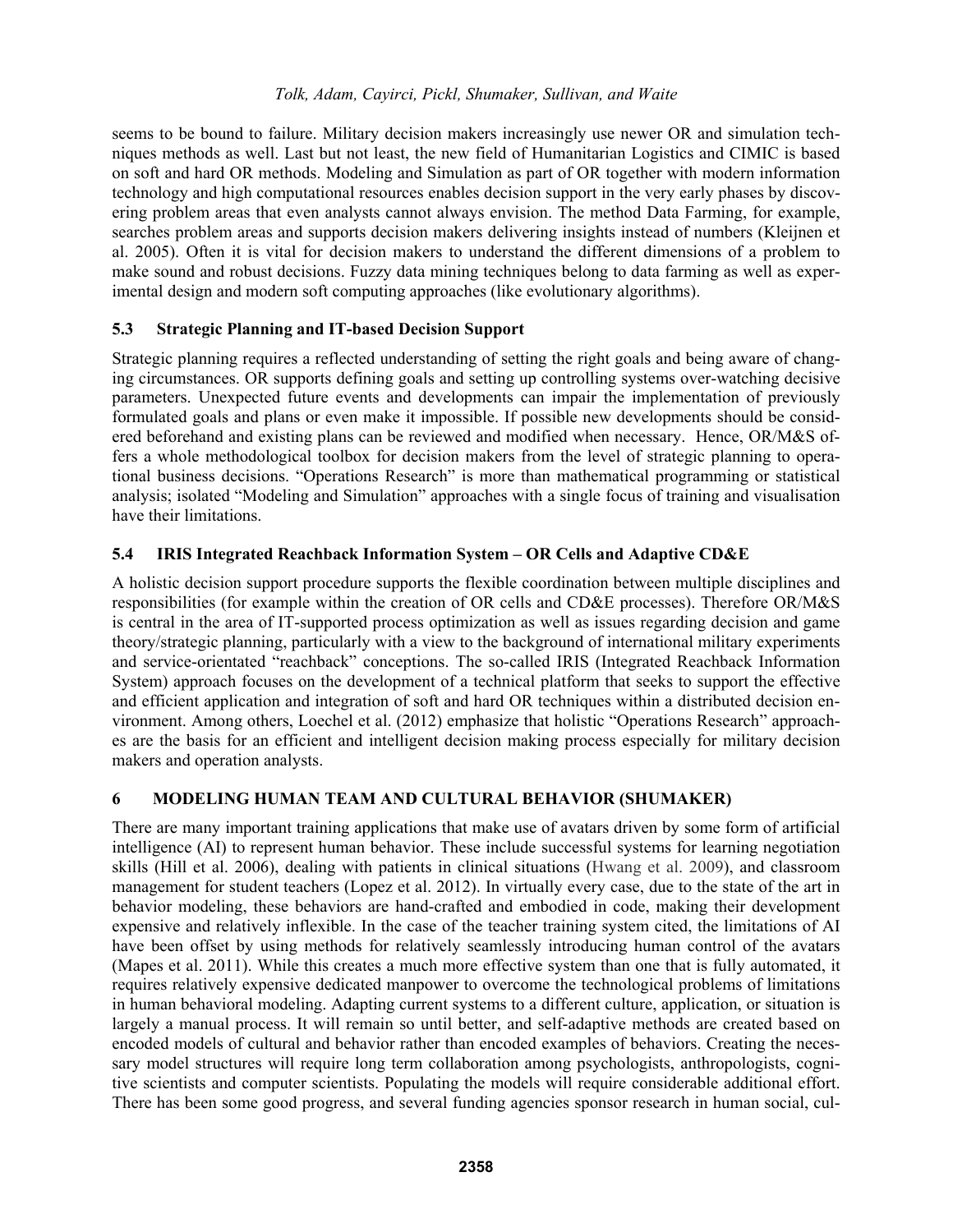ture and behavior modeling. Pending long term success in this and other efforts, are there any nearer term possibilities for improving avatars and agents in emulating realistic human behavior in relatively complex situations? Lessons learned from current systems indicate that effectiveness and believability are good for early exposure even with relatively simple cultural rules and situations, but degrades significantly on further exposure because of limited repertoire of behaviors. This indicates that there is potential for useful improvement with relatively modest improvements for specifying and implementing cultural information, pending availability of more comprehensive modeling capability.

For practical and theoretical reasons most avatars used for training applications are not, and should not be photo realistic – the image should reflect the relative cognitive capability. The primary objective is to accurately portray culturally significant social signals, and to recognize, to some degree, those generated by the people being trained. Verbal interactions are more difficult to simplify effectively than appearance, however given a focused discourse domain a reasonably effective short term dialog is already possible, and with better non-verbal cue recognition could remain effective in training for a longer period. Cognitive models that could offer near human level generation of discourse may never be available, however the appearance of natural language interactive systems such as IBM's Watson , and Apple's SIRI let us sidestep that problem for applications where large, well-vetted subject matter knowledge bases can be created and coupled with a context-sensitive dialog manager. Bidirectional non-verbal social communication added to this should produce what appears to be an adaptive subject-relevant interaction capability at near human levels, at least in focused areas of use. Research in a surprising non-training application, autonomous robotics, may have something to offer in providing these non-verbal aspects of communication. Advances being made in this domain in bidirectional social signaling and cultural-sensitive behavior generation should be directly applicable to human-avatar culturally-aware interaction.

A key objective of the Army Research Laboratory's Robotic Cooperative Technology Alliance (RCTA) is development of robot control software to enable robots to operate collaboratively with humans in a team. In addition the robot is expected to function within an ambient culture along with the team, understanding and recognizing social norms and behaving appropriately. The cognitive and behavioral models being developed are expected to allow robots to serve as a member of a human team, able to operate appropriately within a team context and within a populated non-team cultural environment. The development metaphor is that of a service animal able to effectively understand the social context, sense and understand human non-verbal and limited verbal signaling, and to generate functional equivalents. While these expected advances do not improve direct verbal interaction for existing systems, they may extend the time that suspension of disbelief is effective, and would certainly enhance the capability for producing scenarios with groups of avatars that are functioning within the learning environment but are not involved in direct discourse. Some recent papers on modeling robot team behavior (Schuster et al. 2011), non-team cultural behavior (Fiore et al. 2011), and multimodal bidirectional interaction (Lackey et al. 2011) are particularly relevant to avatar behavior generation for training.

#### **7 CO-EVOLVING OF RESEARCH AND ACADEMIC PROGRAMS (SULLIVAN)**

The following section is more a collection of ideas about topics that are not yet covered sufficiently in defense and security M&S research agendas. First, it's important to address the process of more systematically identifying grand challenges across expanding application domains, technology providers, policymaking bodies and education and research organizations. This observation applies nationally and internationally. The M&S community indeed has its own grand challenge that can be summarized as follows: *"How do we continue to co-evolve research and academic programs to anticipate needs of defense and security professionals?"* 

In the recent past, the M&S community has remained successful by considering new application domains (e.g. healthcare), aggressively applying evolved technical capabilities (such as game-based training), considering the operating context (irregular warfare), integrating new disciplines (cultural anthropologists for HSCB) and by expanding and aligning core competencies to address all of the above. The challenge is to find out whether we can continue scaling this model as the application domains become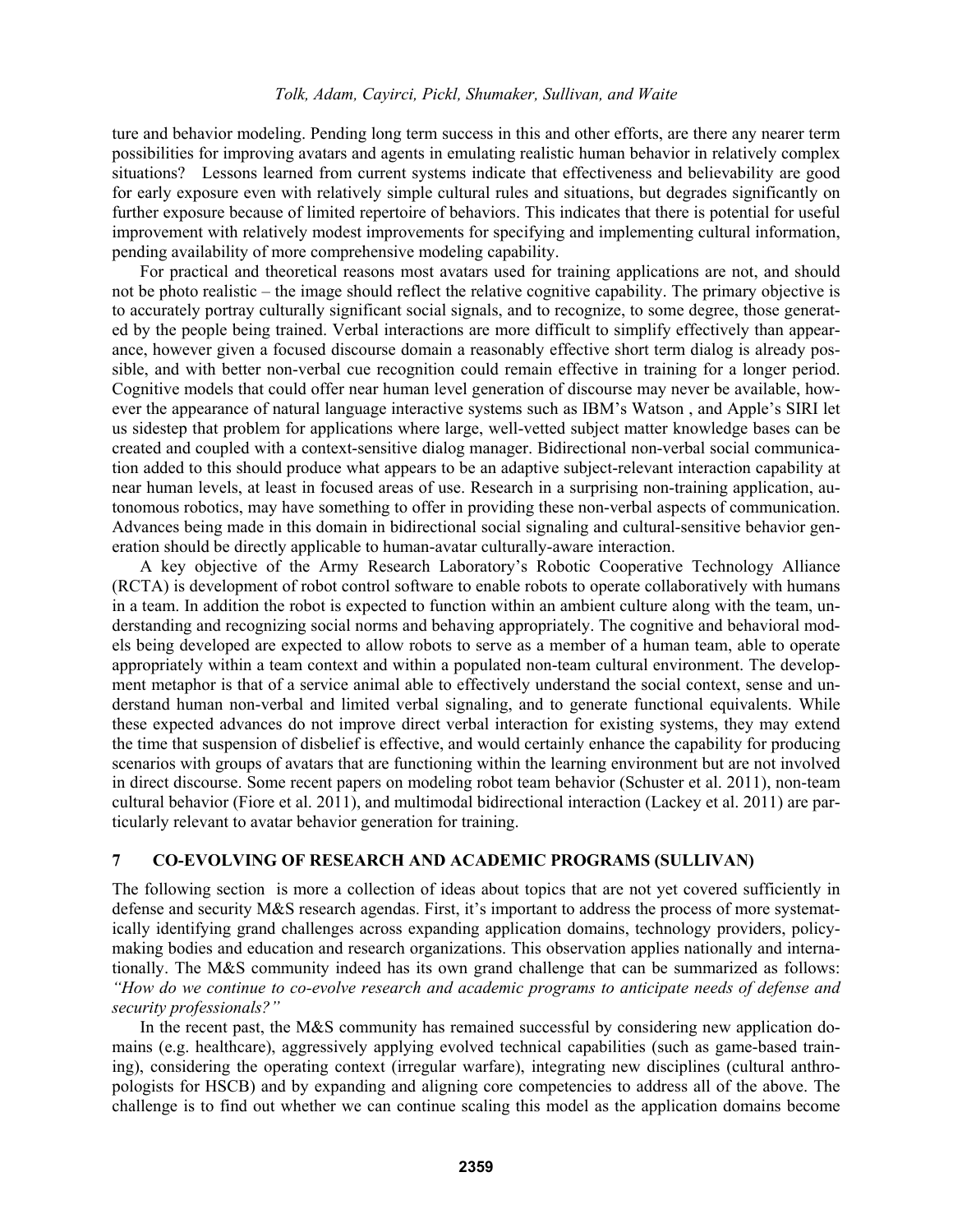more diverse and technology accelerates more rapidly? Is our Body of Knowledge developing at the right pace and into the right directions? Do we have the right level, scope and scale of education programs to educate the workforce? Are we making the most of new technologies, in particular social media and distributed learning technologies, to build and foster a community of life-long learners leading the modeling and simulation community? Are there opportunities to expand already robust coordinating bodies to improve collaboration across domains, the S&T communities and international communities?

It may be of value to have a look at the Modeling, Virtual Environments and Simulation (MOVES) Institute at the Naval Postgraduate School (NPS). Here, the following new application domains are currently explored: Healthcare, Cyber, Energy, Advanced Distributed Learning, and Homeland Security.

Following the schema introduced above, following changes in core science and technologies are considered and actively pursued doing research: Augmented reality, Mobile devices, Cloud and distributed computing technologies, Dependence on networks (cyber infrastructure), Sensor proliferation and sensor 'intelligence,' Web-delivered simulation technologies and social media, and Models of learning and expertise.

Of the application domains that present the more compelling grand challenges, it may be best for us to describe our efforts to help build a cadre of defense healthcare professionals with Master's-level background to help guide the application and development of M&S for the healthcare community. The necessary motivations, potentials and challenges, have been addressed in earlier publications, such as by Lowery (1994) as well as recently by Brailsford (2007). For the MOVES Institute, it has been a very interesting collaboration thus far. We are working with partners from the Uniformed Services University of the Health Sciences (USUHS). The healthcare community has many pressing examples of significant challenges that must be addressed across the domains of simulation. Some examples include:

- 1. To what degree can avatars be improved to augment or replace standardized patients and patient actor-intensive clinical skills training?
- 2. How can we make better use of mobile devices to provide updated and just-in-time training to improve responses of first-responders and individual Soldiers/Sailors/Airman/Marines?
- 3. How do we advance our ability to simulate humans to support training and for the development of new equipment and procedures?
- 4. What are the optimal training and rehearsal protocols for robotic-assisted surgical procedures?
- 5. What scenarios are most effective in improving and building team performance training?

The larger simulation community could benefit from the answers to these questions. Perhaps there are opportunities to leverage activities across NATO partnerships?

### **8 IMPLICATIONS OF ENTERPRISE POSTURES AND OPERATIONAL CONCEPTS OF FUTURE MODELING AND SIMULTION (WAITE)**

In this section we address the fact and implications of business practice upon these areas and upon business practice itself. It is a homily that large, complex systems exhibit emergent behavior – that is, the (often) unexpected, holistic behavioral processes that are the consequence of the cardinality and relationships of a system's apparently simpler constituent entities and component processes. So too it is with the business process of M&S in today's word. Newer more powerful simulation technical capabilities; a more sophisticated and self-aware workforce; the presence of industrial institutions and collaboration of practitioners through those venues; and the burgeoning fruitfulness of M&S, in a wide variety of roles, over increasing diverse range of application domains themselves constitute a socio-economic system whose most apparent emergent property is that of enterprise scope M&S operations.

Our thesis is that *the very enterprise environments and ecosystems, which current M&S progressively inhabit, are the genesis of a whole class of 'grand' challenging issues – and opportunities – with which we must be prepared to deal forthrightly and energetically.* We will elucidate in sub-sections:

- What are the *circumstances* of this emergent property of the M&S community-of-practice;
- What are the *implications* of these circumstantial factors upon M&S technology, workforce, industry and business practice;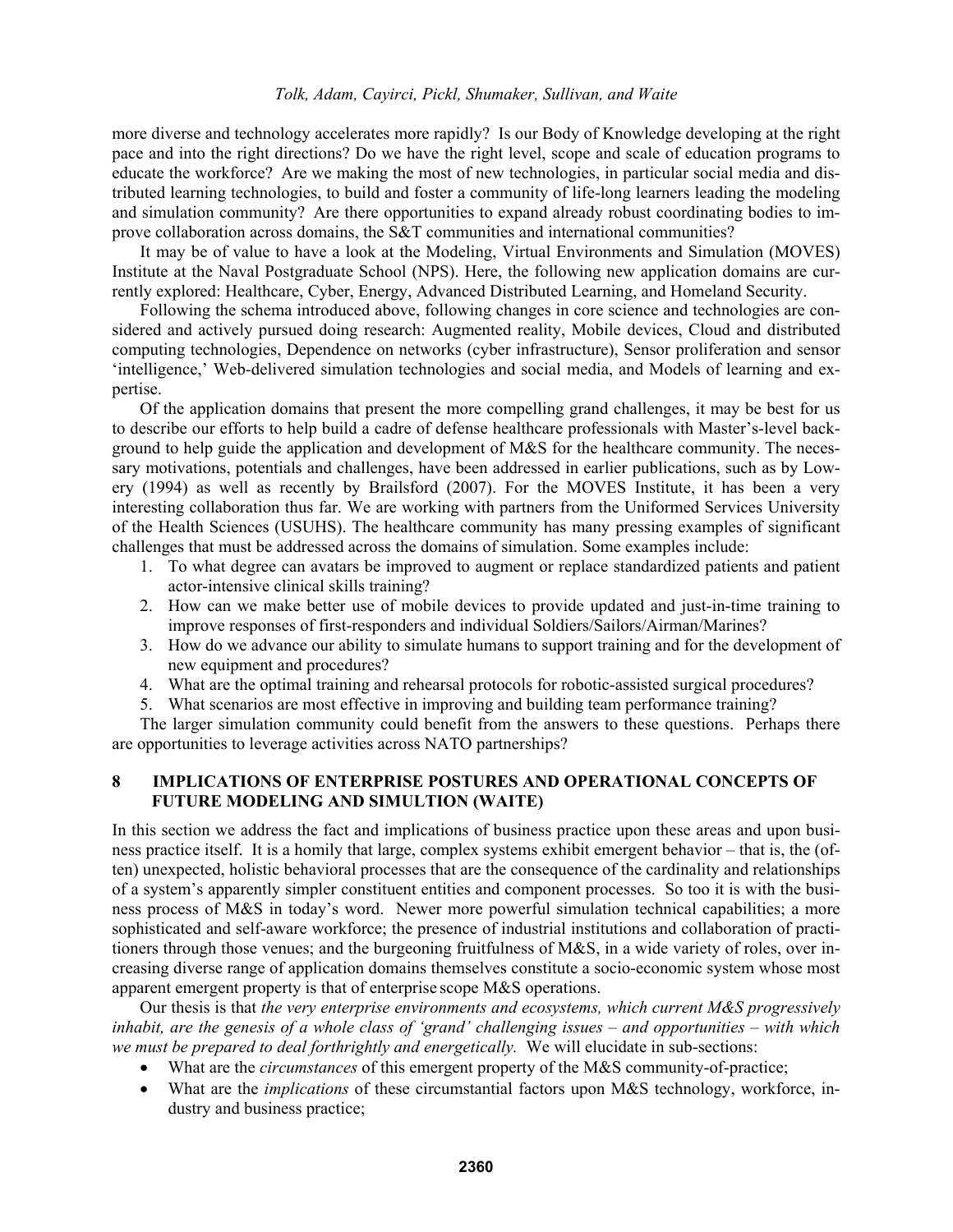- What are the *challenges* in each area, and
- What *tactics and strategies* are prudent in order for the defense establishment to take advantage of this evolutionary progress.

# **8.1 Circumstances**

Where previous generations of M&S practitioners performed their functions almost undetectably in technical 'backrooms' out of the purview of program managers and organizational officials, today's M&S professionals are accorded pride of place and professional identity alongside program managers, systems engineers, test and evaluation specialists, acquisition executives, and other diverse stakeholders in their respective enterprise environments. Prime facie evidence for this trend may be indicated by the list of particulars following, equally relevant within the defense establishment and beyond:

- 1. Simulation is becoming progressive ubiquitous with in programs, systems, administrative services, and operational functions.
- 2. Simulation collaboration within and beyond enterprise boundaries is becoming progressively evident, as M&S visions and roadmaps make apparent.
- 3. A self-conscious M&S workforce is emerging, supported by intentional, although still somewhat unsystematic recognition in official titles and support programs
- 4. Investment in M&S technology infrastructure, development, and use is beginning to be taken seriously.
- 5. The cost-effectiveness of M&S at the enterprise level is already documented by a copious anecdotal literature and further corroborative information is being systematically compiled to evaluate the return of investment (ROI).
- 6. There exists a considerable infrastructure for simulation industry professionals, such as societies, regional economic development groups, and national and international focus groups.
- 7. M&S's explicit relationships to other communities of practice and by associated stakeholders are becoming progressively explicit and appreciated.

# **8.2 Implications of Enterprise-Scope Business Practice**

The defense community is coping so far as evidenced by vesting of authority for administration of OSD enterprise administration with the DOD M&S Committee, its executive agent the M&S Coordination Office, and the several peer organizations established for the military services. Despite these signs of progress toward addressing enterprise implication of M&S practice, however, we can hardly consider such efforts to be fully effective. M&S on the enterprise level cannot be administrated if M&S itself is highly fractured and governed by too many sub-groups with different interest. Examples are:

- 1. Modeling is properly appreciated to be a support function in support of its enterprise environment. This is not always supporting fundamental integrity of M&S disciplinary practice. It befits the appreciation of the emerging technical and professional disciplines systematic utility.
- 2. The scope of disciplinary reach within and among entire enterprise domains provides strong confirmation of the emerging ubiquity and therefore value of M&S practice.
- 3. The increasing sensitivity of defense enterprise mission-success to M&S is strong motivation to consider, with equal sensitivity to risk and opportunity, the enterprise-level of the significance of M&S.

# **8.3 Typical Challenges Pursuant to Enterprise-Based Simulation Practice**

Pursuant the 'place' of M&S within defense enterprise-context motivates our continued address to the implications of this synoptic phenomenon. Accounts of a few instances of how simulation enterprise operations are creating distinctive challenges for the successful application of M&S for defense may serve to make concrete the associated risks, as well as to suggest what coping strategies are best advised.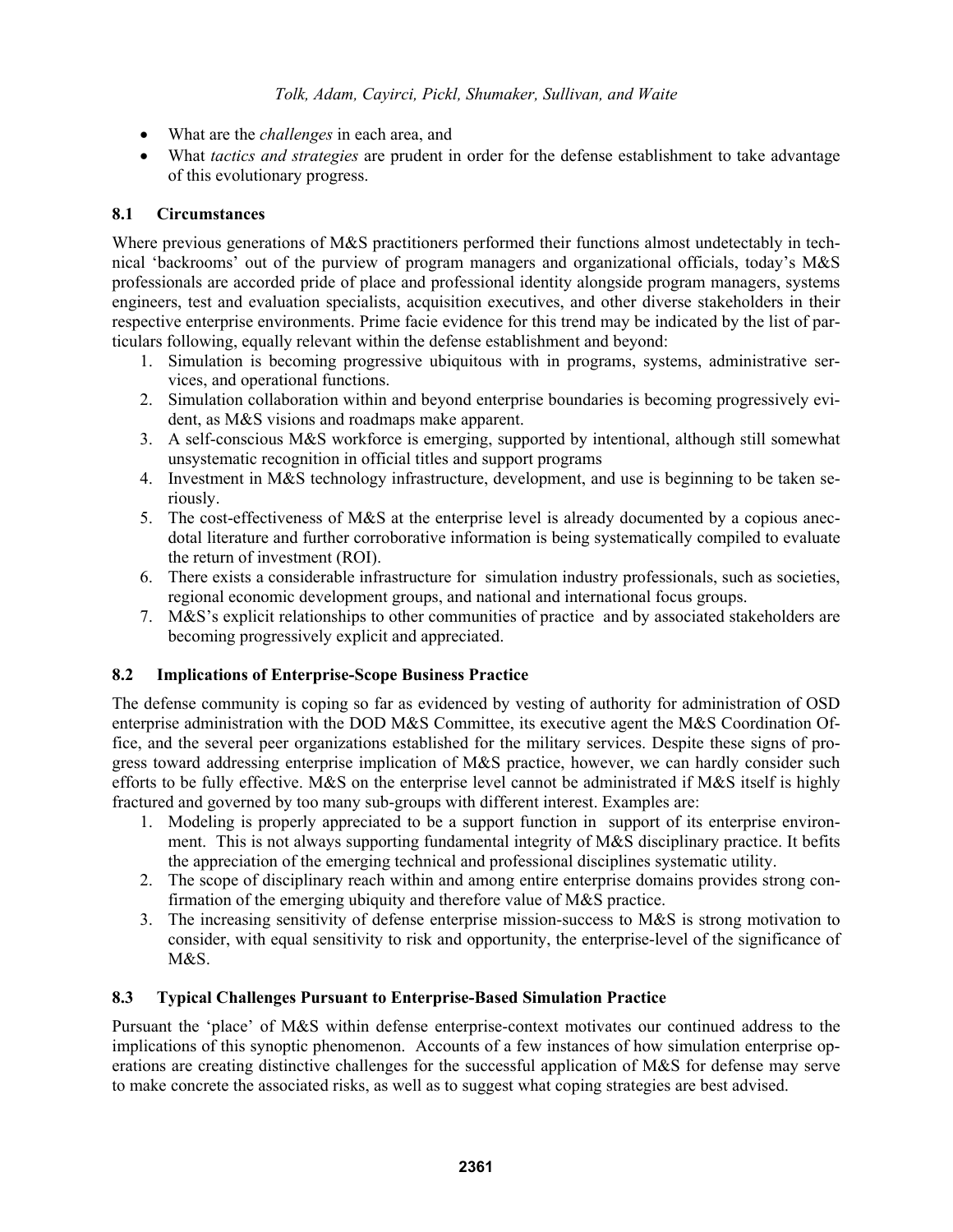- 1. From the perspective of M&S technology, a variety of considerations are apparent. Interoperability and the significance of standards is obvious and receives reasonable attention. Another area is conceptual modeling, which seems to be underappreciated as an effector of success in enterprise level practice.
- 2. The demand for a trained, self-conscious, and indivisible workforce increases commensurately. Current efforts to document the identification of the Body of Knowledge (BOK) are underway but progress is slow, although education and training of M&S professionals depend on it. Likewise, certification of M&S professionals is a matter of particular concern and deserve support for an enterprise level M&S success.
- 3. In the domain of business practice economics, effective investment management, predicated on systematic estimation and appreciation of ROI is essential. Furthermore, its associated risks and alternative opportunities must be appreciated in enterprise context. Today, however, there is no systematic business practice available for the systematic and intercomparable expression of the business case for either individual or collective M&S investment.

#### **8.4 Recommended Tactics and Strategies for Simulation Enterprise Success**

In an attempt to recommend some tentative solutions, there are a few injunctions that are considered necessary conditions for making substantive progress. They include the following:

- 1. *At the enterprise level*, take modeling and seriously. It is a seminal technology for the 21<sup>st</sup> century, it is here to stay, and to fail to address its implications challenges, issues and opportunities would be an abrogation of our responsibility to leverage the power of the technology *at the enterprise level* on behalf of the national defense mission.
- 2. *Strategic sensitivity matters*. Approach all M&S investment, management, and value recovery from a strategic perspective. The degree of intimacy of M&S in the emerging enterprise business practiced operating environment makes this an imperative not an option.
- 3. *Cooperate and graduate*. In a version of the business school adage cooperation across services, with other executive departments and agencies, and with industry at large, however challenging, is worth the effort. Sustained, systematic, stable and deliberate coordination needed in the face of continued dynamic emergence of enterprise simulation business practices.

### **9 SUMMARY**

This compendium of ideas, challenges, and visions provides many facets through which the grand challenges for effective and efficient future support of the defense and security domain can be evaluated and analyzed. Although they are very different in nature, some common themes can be identified.

The focus for defense and security application is continuously moving away from traditional warfare towards the topics towards the challenges of human, social, cultural, and behavioral factors. New operational constraints require training and education, operational analysis, and potentially even procurement and acquisition to rely more on HSCB factors than on traditional force-on-force models to support them. Many of the challenges remain open.

Future technologies continue to provide support. Fostering innovation in the military M&S community and keeping pace with new technological developments, such as cloud computing and new computer developments, need to be continuously evaluated regarding their capability to close capability gaps or to increase current capability by making it more efficient or less expensive.

It is essential for M&S to clearly understand its role in the implications thereof. While many experts predominantly use M&S exclusively as a tool that is governed, administered, and determined by the rules and canons of research of the application domain, the self understanding of M&S as a discipline closely related to OR emerges. As long as the implications for M&S enterprise postures are not recognized by industry and the philosophical foundations are not laid by academia, we will not be able to make significant progress to the benefit of all M&S users.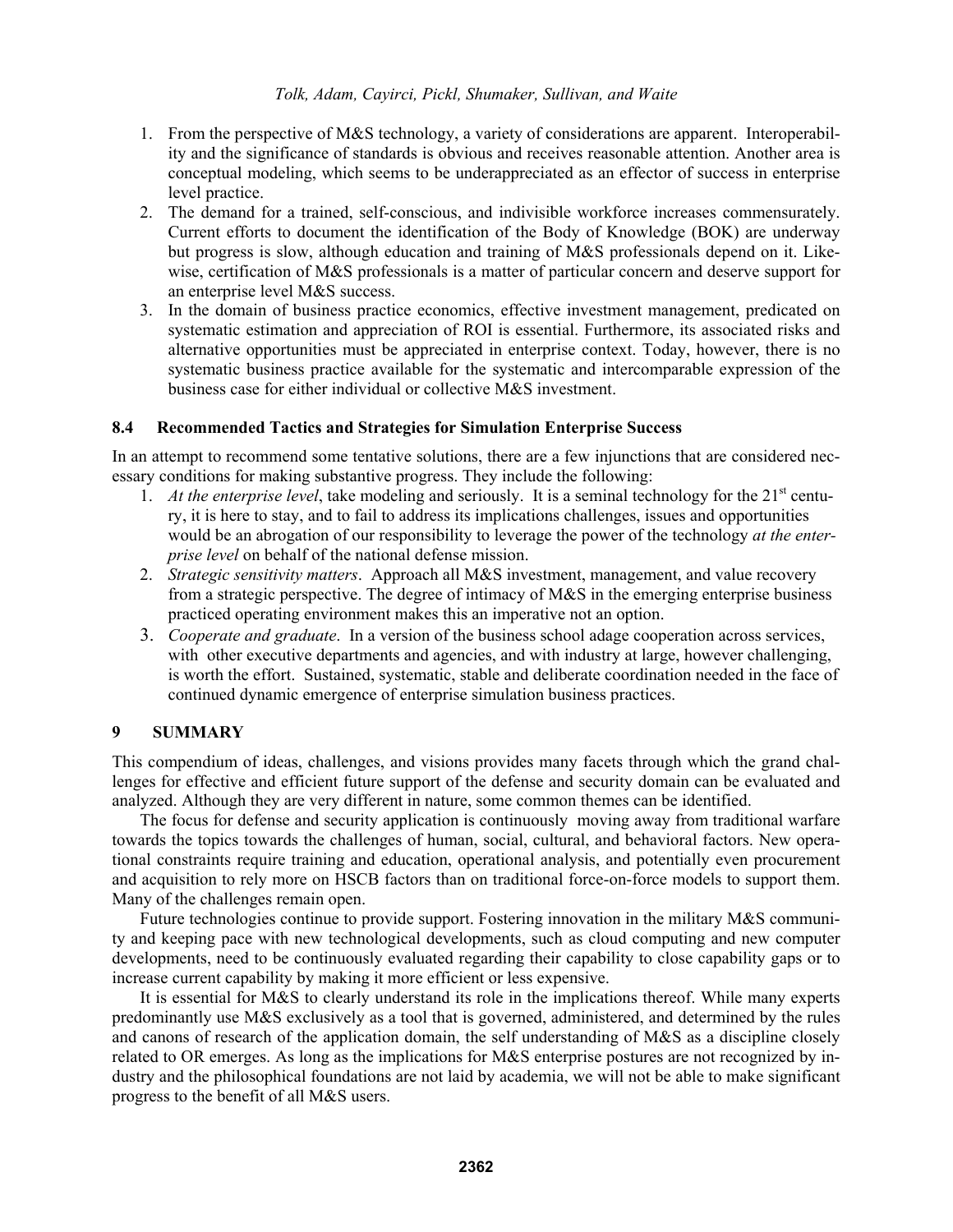Mathematic foundations are required not only for operational research, but also to better understand the epistemological roots of M&S. In particular for new operational domains that do not provide a single commonly accepted theory – like Newtonian physics for traditional models that focus on movement and attrition, while social science support multiple alternative theories at the same time – new approaches that are based on a solid mathematical framework are needed.

All these must be accompanied by flexible and supporting management. As well known from engineering management science, a working solution is based on appropriate tools that we have to develop, an educated workforce for which we must provide, and a supportive management that removes roadblocks and stovepipes.

The position statements compiled in this paper contribute to the perception of some of these challenges and provide some tentative solution proposals. The research agenda for M&S in support of defense and security application remains far from being closed. We have reason to be proud of the success stories of the past, but the number of grand challenges seem to grow with integrating new technologies and satisfying new operational requirements in a increasingly more complex environment.

#### **REFERENCES**

- Brailsford, S. C. 2007. Advances and Challenges in Healthcare Simulation Modeling: Tutorial. In *Proceedings of the Winter Simulation Conference*, Dec 9-12, Washington, DC, 1436-1448.
- Cayirci E., and D. Marincic. 2009. *Computer Assisted Exercises and Training: A Reference Guide*. John Wiley.
- Cayirci, E. 2006. NATO's Joint Warfare Centre Perspective on CAX Support Tools and Requirements. In *Transforming Training and Experimentation through Modelling and Simulation* - *Meeting Proceedings RTO-MP-MSG-045*, Paper 1. Neuilly-sur-Seine, France: RTO.
- Cayirci, E. 2009. Multi-Resolution Federations in Support of Operational and Higher Level Combined/Joint Computer Assisted Exercises. In *Proceedings of the Winter Simulation Conference*, edited by A. Dunkin, R. G. Ingalls, E. Yücesan, M. D. Rossetti, R. Hill, and B. Johansson, 1787 - 1797.
- Cayirci, E., C. Rong, W. Huiskamp, and C. Verkoelen. 2009. Snow Leopard Cloud: A Multi-national Education Training and Experimentation Cloud and Its Security Challenges. In *Cloud Computing*, edited by M. Jaatun, G. Zhao, and C. Rong; LNCS 5931, pp. 57-68, Springer.
- Fiore, S. M., N. L. Badler, L. Boloni, M. A. Goodrich, A. S. Wu, and J. Chen. 2011. Human-Robot Teams Collaborating Socially, Organizationally, and Culturally. Proceedings of the Human Factors and Ergonomics Society, 55(1):465-469.
- Henninger A. E., D. Cutts, M. Loper, R. Lutz, R. Richbourg, R. Saunders, and S. Swenson. 2008. *Live Virtual Constructive Architecture Roadmap (LVCAR) Final Report.* Modeling and Simulation Coordination Office Project Report No. 06OC-TR-001, Arlington, VA.
- Hill, R. W., J. Belanich, H. Lane, M. Core, M. Dixon, E. Formell, J. Kim, and J. Hart. 2006. Pedagogically Structured Game-based Training: Development of the Elect Bilat Simulation. *Proceedings of the 25th Army Science* Conference, edited by J. A. Parmentola and A. M. Rajendran, published by Tech Science Press 2008.
- Hwang, Y., S. Lampotang, N. Gravenstein, I. Luria, and B. Lok. 2009. Integrating conversational virtual humans and mannequin patient simulators to present mixed reality clinical training experiences. *Proceedings of the International Symposium on Mixed and Augmented Reality.* 197-198.
- Institute of Electrical and Electronics Engineers. *IEEE 1278 Standard for Distributed Interactive Simulation,* IEEE publication, Washington, DC.
- Institute of Electrical and Electronics Engineers. *IEEE 1516 Standard for Modeling and Simulation High Level Architecture*, IEEE publication, Washington, DC.
- Kleijnen, J. P. C., S. M. Sanchez, T. W. Lucas, and T. M. Cioppa. 2005. A User's Guide to the Brave New World of Designing Simulation Experiments. *INFORMS Journal on Computing* 17(3): 263-289.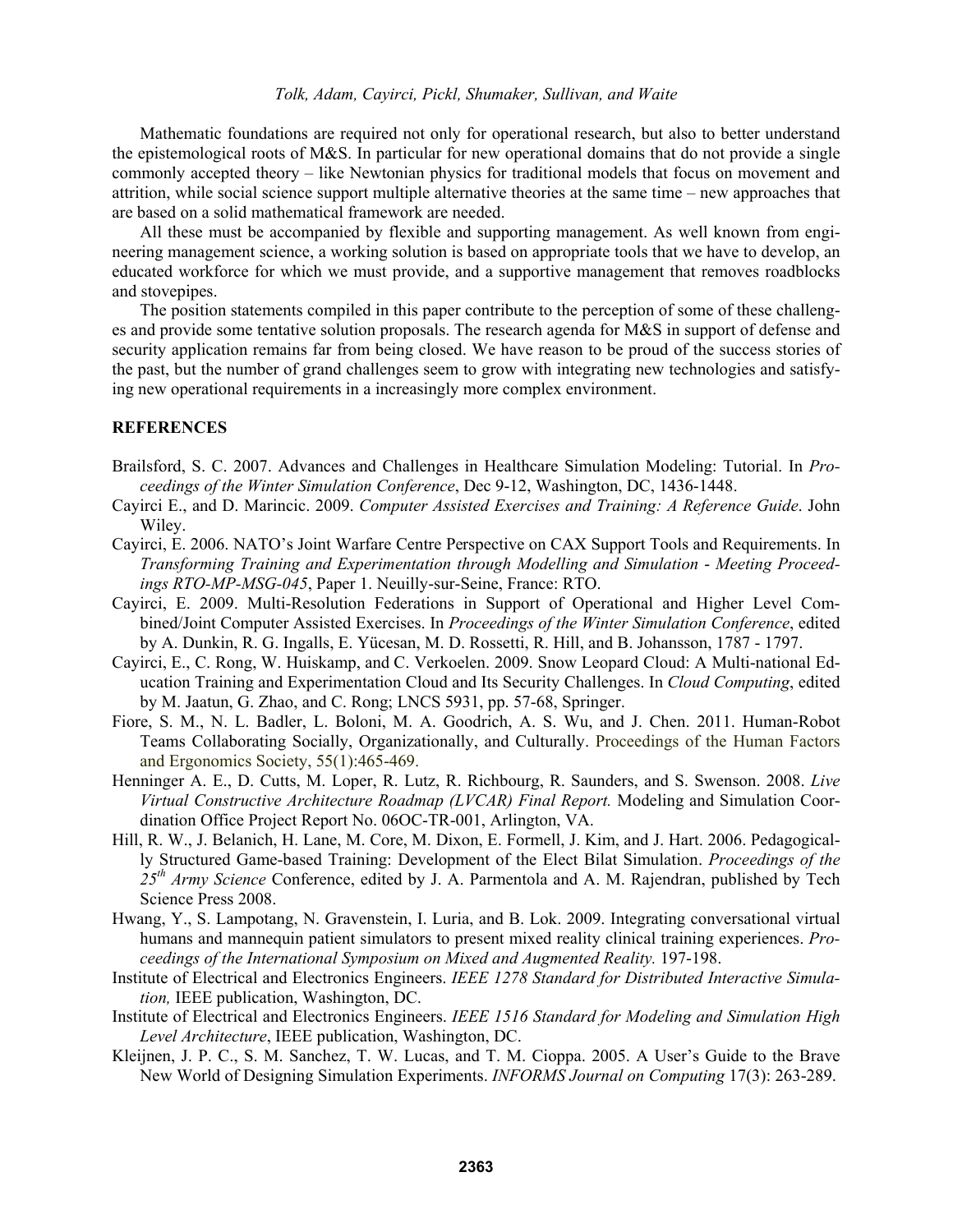- Lackey, S., D. Barber, L. Reinerman, N. I. Badler, and I. Hudson. 2011. Defining Next-Generation Multi-Modal Communication in Human Robot Interaction. *Proceedings of the Human Factors and Ergonomics Society*, 55(1):461-464.
- Loechel A. J., G. Mihelcic, and S. Pickl. 2012. An Open Source Approach for a Military Situational Awareness System. *Proceedings of the 45th Hawaii International Conference on Systems Sciences*. 1462-1471
- Loper M. L. and D. Cutts. 2008. *Live Virtual Constructive Architecture Roadmap (LVCAR) Comparative Analysis of Standards Management.* Report M&S CO Project No. 06OC-TR-001, Alexandria, VA
- Loper M. L., and C. D. Turnitsa. 2012. History of Combat Modeling and Distributed Simulation. In *Engineering Principles of Combat Modeling and Distributed Simulation,* edited by A. Tolk, 331-355, John Wiley.
- Lopez, A. L., C. E. Hughes, D. P. Mapes and L. A. Dieker. 2012. Cross Cultural Training through Digital Puppetry. *International Conference on Cross-Cultural Decision Making*, San Francisco, July 21-25, 2012, in press.
- Lowery, J. C., B. Hakes, L. Keller, W. R. Lilegdon, K. Mabrouk, and F. McGuire. 1994. Barriers to Implementing Simulation in Health Care. *Proc. Winter Simulation* Conference. Edited by M. S. Manivannan and J. D. Tew. Society for Computer Simulation International, San Diego, CA, USA, 868-875.
- Mapes, D. P., P. Tonner, and C. E. Hughes. 2011. Geppetto: An Environment for the Efficient Control and Transmission of Digital Puppetry. LNCS 6774, Springer Heidelberg, 270-278.
- Mehrotra, S., N. Venkatasubramanian, M.-O. Stehr, and C. Talcott. 2012. Pervasive Sensing, Event Detection and Situational Awareness. In *Securing Cyber-Physical Infrastructures: Foundations and Challenges*. Edited by S. Das, K. Kant, and N. Zhang, Morgan Kaufmann, 505-536
- Morse, K. L., and J. Schloman. 2011. Toward Data Interoperability for HSCB Models. *Proceedings of the Spring Simulation Interoperability Workshop*, Curran Associates Inc., 149-158
- Sabin, P. 2012. *Simulating War: Studying Conflict through Simulation Games.* Continuum.
- Schuster, D., S. Ososky, F. Jentsch, E. Phillips, and A. W. Evans. 2011. A Research Approach to Shared Mental Models and Situation Assessment in Future Robot Teams. *Proceedings of the Human Factors and Ergonomics Society Annual Meeting* 55(1):456-460.
- Strickland, J. S. 2011. *Fundamentals of Combat Modeling.* Lulu.
- Tolk, A. 2012. *Engineering Principles of Combat Modeling and Distributed Simulation.* John Wiley.
- Tolk, A., P. K. Davis, W. Huiskamp, H. Schaub, G. L. Klein, and J. A. Wall. 2010. Challenges of Human, Social, Cultural, and Behavioral Modeling (HSCB): How to Approach them Systematically? *Proceedings of the Winter Simulation Conference*, edited by B. Johansson, S. Jain, J. Montoya-Torres, J. Hugan, and E. Yücesan, pp. 912-924.
- Tolk, A., S. Y. Diallo, J. J. Padilla, and C. D. Turnitsa. 2011. How is M&S Interoperability Different from other Interoperability Domains? *Proceedings of the Spring Simulation Interoperability Workshop*, Curran Associates Inc., 12-20
- Washburn, A., and M. Kress. 2009. *Combat Modeling.* International Series in Operations Research and Management Science, Springer.
- Yilmaz, L., T. Ören, A. Lim, and S. Bowen. 2007. Requirements and Design Principles for Multisimulation with Multiresolution, Multistage Multimodels. *Proc. Winter Simulation Conference*, Dec 9-12, Washington, DC, 823-832.